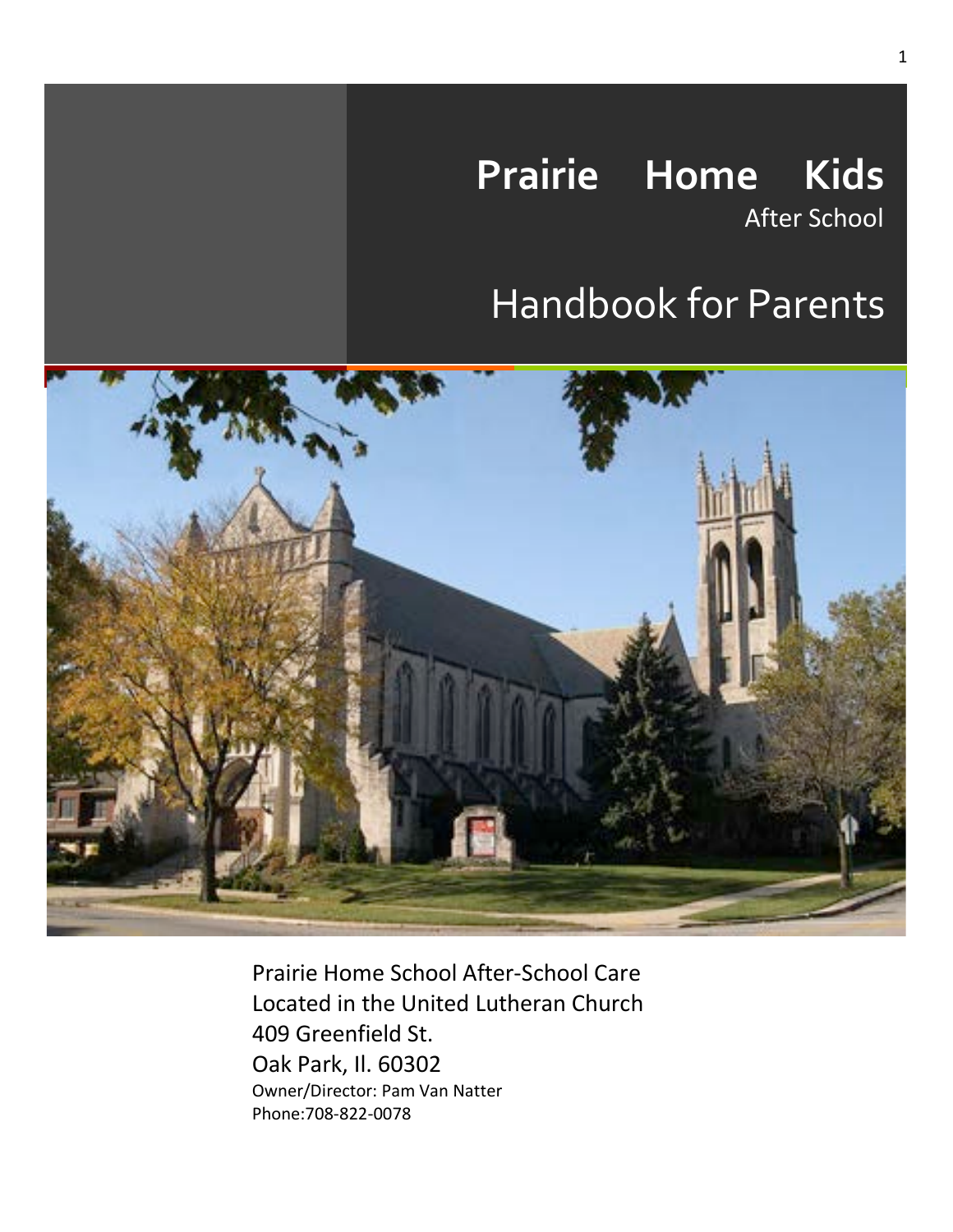## **Prairie Home Kids After School Parent Handbook Table of Contents**

| <b>Topic</b>                           | Page # |
|----------------------------------------|--------|
| <b>Mission Statement</b>               | 3      |
| <b>Services</b>                        | 3      |
| <b>Admission Policy</b>                | 4      |
| <b>Hours of Operation</b>              | 4      |
| <b>School Calendar</b>                 | 4      |
| Tuition Fees / Payment Policy          | 5      |
| Departure / Pick-Up Procedures         | 5      |
| Transportation                         | 6      |
| <b>Discipline Policy</b>               | 6      |
| <b>Discharge Policy</b>                | 7      |
| <b>Activities and Schedules</b>        | 8      |
| <b>Bullying Policy</b>                 | 9      |
| Communication                          | 9      |
| <b>Field Trips</b>                     | 9      |
| Communication                          | 9      |
| <b>Personal Belongings</b>             | 9      |
| <b>Religious Instruction</b>           | 9      |
| <b>Insurance Coverage</b>              | 9      |
| <b>Personal Information</b>            | 9      |
| Provision for emergency care           | 10     |
| <b>Health and Hygiene Requirements</b> | 10     |
| <b>Staff Profiles</b>                  | 11     |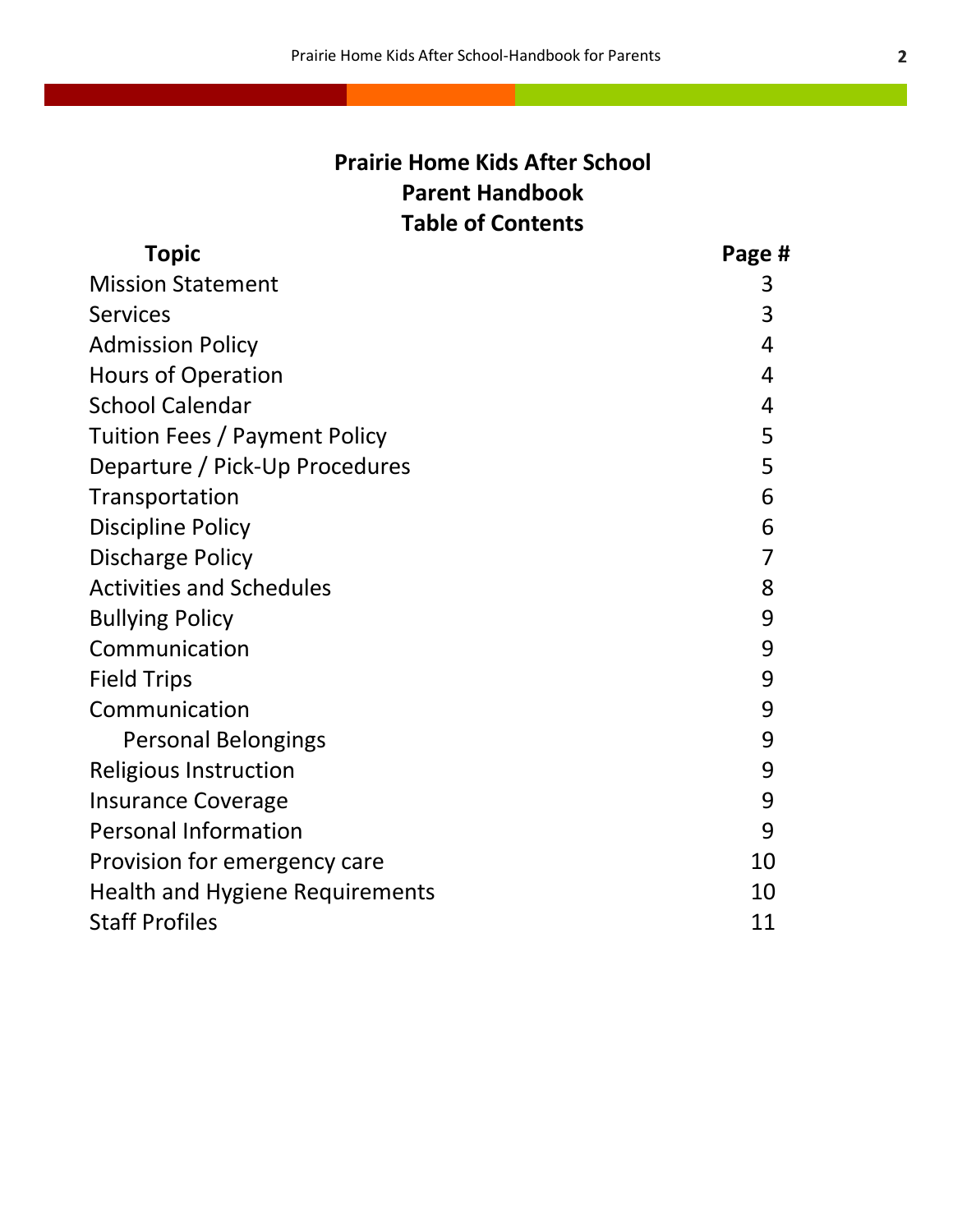

The Prairie Home Kids After School Staff is diligent and enthusiastic in our desire to provide quality care, academic assistance and restorative nurturing to school age children in our after-school facility. We support all children as they work to achieve "optimal intellectual growth". Our programs are designed to nurture, encourage and inform social, emotional and intellectual growth and good health.

#### **Prairie Home Kids After School will provide:**

- $\bullet$  Time and space to run, play, exercise, and grow
- ◆ A nutritious snack to reenergize them
- ◆ Homework tutoring and organizational assistance.
- ◆ Quiet, comfortable areas to complete homework
- ◆ Space and opportunity for children to relax and refresh
- ◆ A clean, safe, comfortable environment for school-age children

¨ Engaging leisure activities-games, puzzles,

#### **Our Goals:**

experiences during after-school hours. We will We are committed to ensure every child and family safe, comfortable, enjoyable always extend unconditional positive regard to all children and will create a welcoming and protective environment.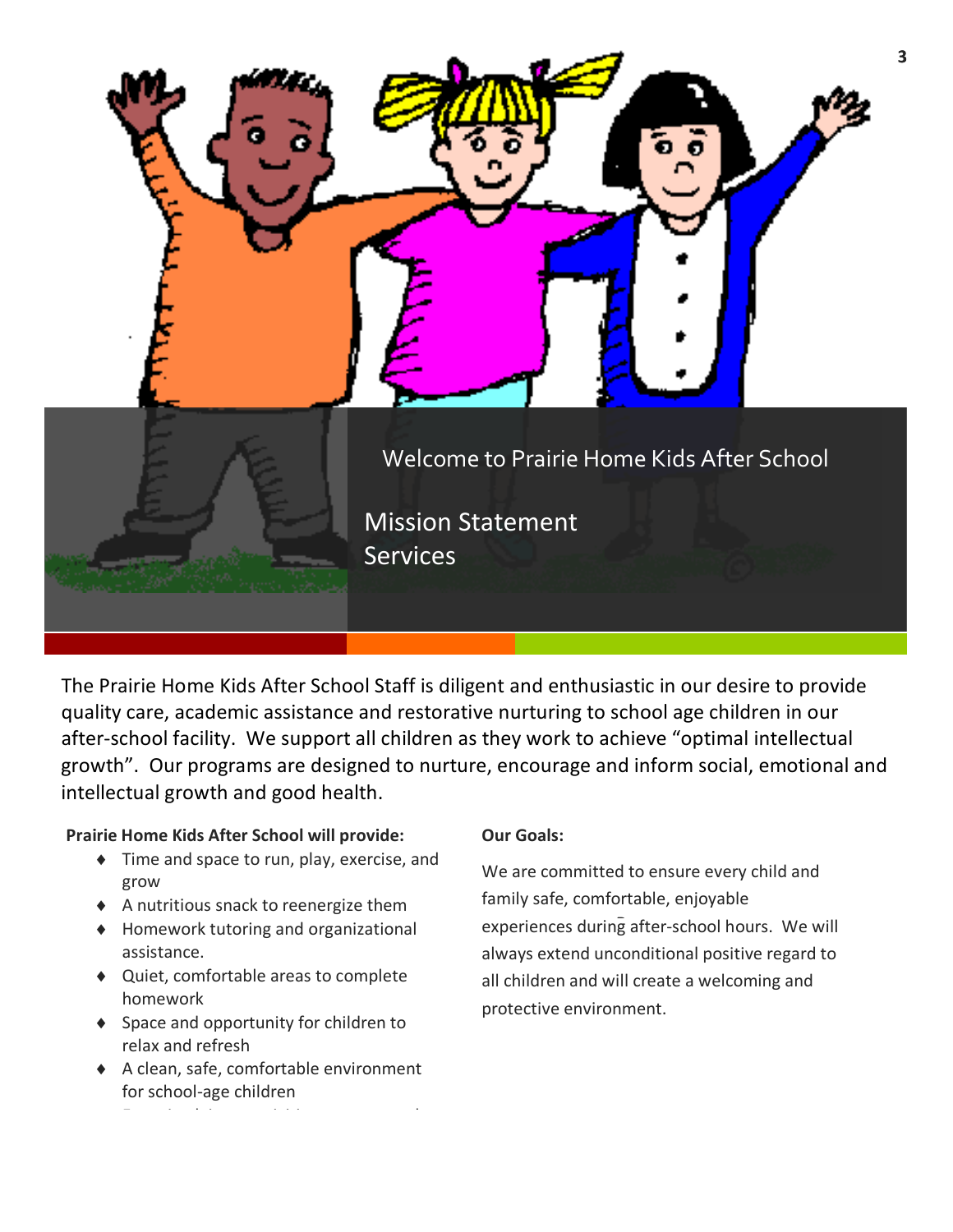## Admission and Enrollment Policies

**Hours of Operation**

**Monday-Friday 3 P.M.-6 P.M.**

**Wednesdays- 2 P.M.-6 P.M.** 

**Institute days and local holidays-**

**8 A.M. to 6 P.M.** 

## Prairie Home Kids After School Calendar



 Prairie Home Kids After School offers equal opportunity enrollment for school-age children K through 5<sup>th</sup> grade on engaged with the District 07 school calender. first come, first served basis. We do not discriminate regarding color, ethnicity, religion, family origin, family status or physical ability.

program must complete the enrollment application,

release forms along with a \$25 non-refundable application fee. When your child is admitted into the program, one month's advance tuition is required. Enrollment forms are available to download from our website: www.prairiehomekids.com

 Parents desiring to enroll a child in the after-school care personal information and health forms and applicable

 Prairie Home Kids After School will operate in accord with the District 97 school calendar. Our facility will close on all national holidays.

We will open for all District 97 institute days and Parent-Teacher Conference half-days.

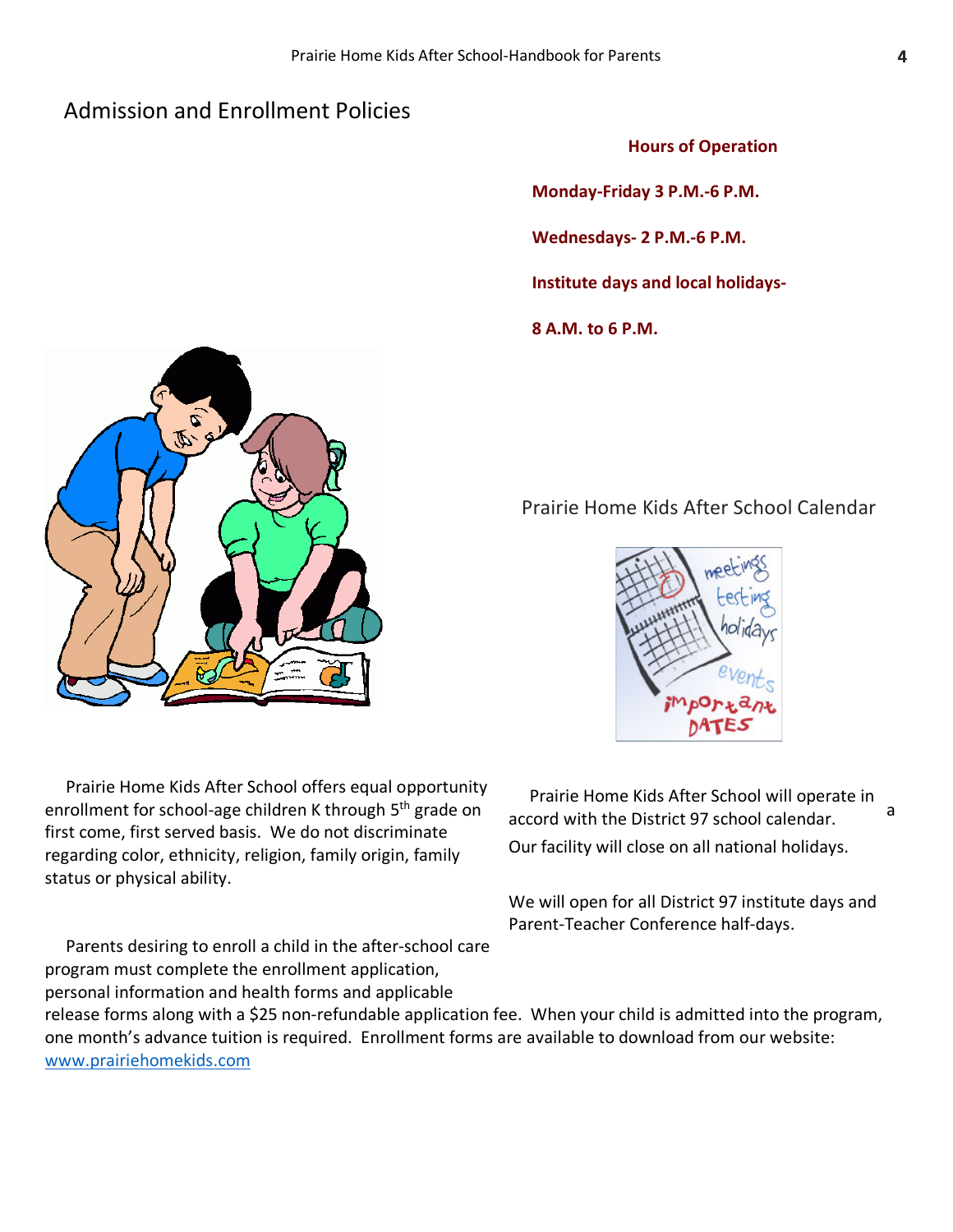## Tuition Fees and Payment Policy

Program tuition is \$22 per day per child for all days.

Weekly cost \$110 per child.

Part-time enrollment is \$24 per day. On institute days noted on the Hatch School we

will be open from 8 A.M. to 6 P.M.

On conference days noted on the Hatch School calendar we will be open from 12 PM to 6 PM

Unless otherwise requested all invoices are electronically sent via email. Tuition fees are invoiced in 4-week increments.

Invoices will be sent 2 weeks prior to due date. Payments received more than 2 days late will be charge a \$30 fee applied to the next invoice.

The director will personally contact families whose account becomes 14 days late.

Services will be terminated for accounts more than 20 days past the due date.

### Departure and Pick-Up Procedures

#### Children arriving from Hatch School:

- 1. Prairie Home Kids staff members will meet the children as a group at the school at dismissal time giving adequate time for children to assemble after dismissal. We will also make a return trip to the school to escort children involved in "Hatch After Hours" programs.
- 2. Before departing, every child who will be attending after school care will be accounted for and their names will be checked on the attendance register.
- 3. The children and the escort will proceed to the care facility at The United Lutheran Church at 409 Greenfield St., crossing Ridgeland Ave. at the traffic signal.
- 4. When children arrive inside the church, role will be called to account for all children.
- 5. The attendance register will be signed and dated by the Prairie Home School site manager
- 6. Parents should report absences via text to: Pam (708-822-0078) & Gabby (708-600-3929)

## Departure and Pick-Up Procedures

#### **Children arriving from other schools**

- 1. Staff will meet the transporting vehicle at the Greenfield Avenue entrance to the United Lutheran Church and check the arriving child's name and note the time of arrival on the attendance register.
- 2. The arriving child will be escorted into the church building and the attendance register will be filed in the attendance notebook.
- 3. Prairie Home School will not provide transportation from schools other than Hatch Elementary. Individual transportation arrangements must be made by parents or guardian
	- 1. No child will be dismissed to leave unless a Prairie Home School employee has made personal, visual contact with the adult picking up the child.
	- 2. Children will only be released to persons who have been authorized by parents or guardians to do so. If a pick-up by someone other than a person on the authorized list is necessary, then a call must be made to the center director by the parent or guardian.

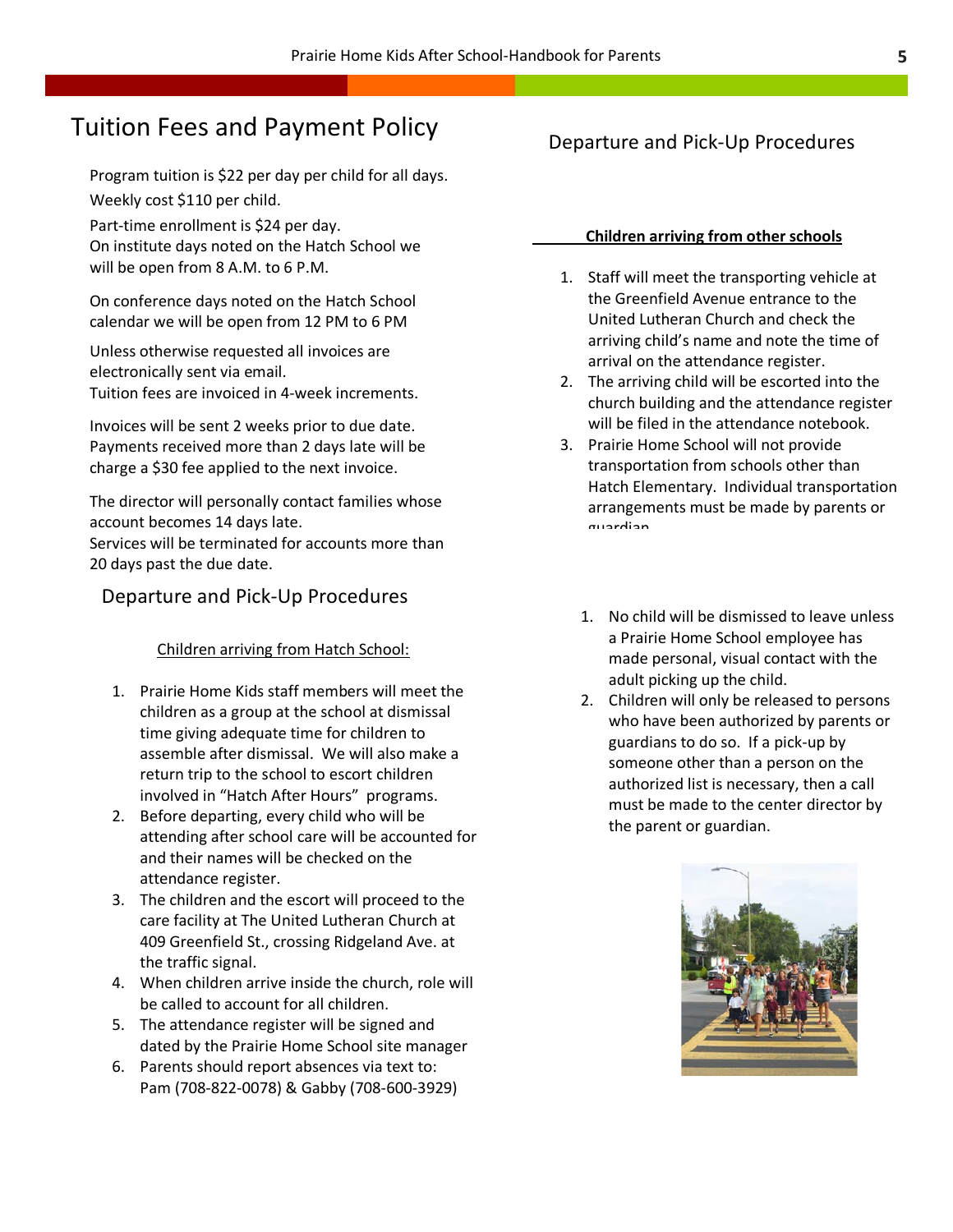## **Discipline Policy**

 At Prairie Home Kids we believe that discipline is a positive opportunity to help children learn and mature. It is part of an ongoing process through which children develop more effective social skills, self-monitoring, and problem management. We will maintain a safe and emotionally secure environment while at the same time assisting children to make good decisions and interact positively within the group. We will always operate in accordance with an attitude of Unconditional Positive Regard. We will accept and nurture all children as individuals, without prejudice or exclusion and yet maintain control through efficient organization, positive reinforcement and well-defined rules. We advocate a policy of POSITIVE DISCIPLINE to be administered through the following practices.

#### **Staff Involvement:**

 1. Communicate to children using positive statements to encourage self-monitoring and cooperative effort.

 2. Encourage and assist children to use their own words and solutions to resolve interpersonal conflicts.

 3. Communicate with children by getting down to their eye level and talking to them in a calm quiet manner about behavioral guidelines and targets.

 4. Frequently acknowledge accomplishments and positive behavior.

- 5. Consistently model acceptable behavior.
- 6. Clearly establish limits and guidelines.
- 7. Clearly explain behavioral expectations and rules. **Student involvement:**
- 1. Know and understand rules and expectations.
- 2. Model good behavior and fair play to others.
- 3. Respect for staff and fellow students.
- 4. Respect for property and facilities

 5. Children will be given reasonable opportunity to resolve their own conflicts.

#### **Parental Involvement:**

 1. Parents will be informed of center's discipline policy via distribution of printed copies.

 2. Director will notify parents verbally if a child exhibits a pattern of unacceptable behavior.

 3. The director may request a formal conference with the parents to establish a plan of action.

 4. If necessary the parent may be asked to pick up the child from the center and/or remove the child for the next scheduled day.

#### **Prohibited Practices**

In accordance with DCFS rules, the following behaviors are prohibited in all childcare settings:

- 1.Corporal punishment, including hitting, spanking, swatting, beating, shaking, pinching and other measures intended to induce physical pain or fear;
- 2.Threatened or actual withdrawal of food, rest or use of the bathroom;
- 3.Abusive or profane language;
- 4.Any form of public or private humiliation, including threats of physical punishment; and
- 5.Any form of emotional abuse, including shaming, rejecting, terrorizing, or isolating a child.

#### **Behavior Resolution:**

When disciplinary action is required to resolve a conflict or restore decorum.

- 1. Limits and consequences shall be clear and understandable to the child, consistently enforced and explained to the child before and as part of any disciplinary action.
- 2. Discipline shall be developmentally appropriate and logically related to the child's act and shall not be out of proportion to the particular inappropriate behavior. The child shall be made aware of the relationship between the act and the consequences.
- 3. A brief separation time, with adult supervision will be implemented to allow a child time to regain emotional control and rethink their commitment to cooperative behavior and self-control.
- 4. Removal from the group to help a child gain control shall not exceed one minute per year of age.
- 5. Afterward, the child and a staff member will have a conversation regarding behavioral expectations.
- 6. Parents will be informed when disciplinary action is taken.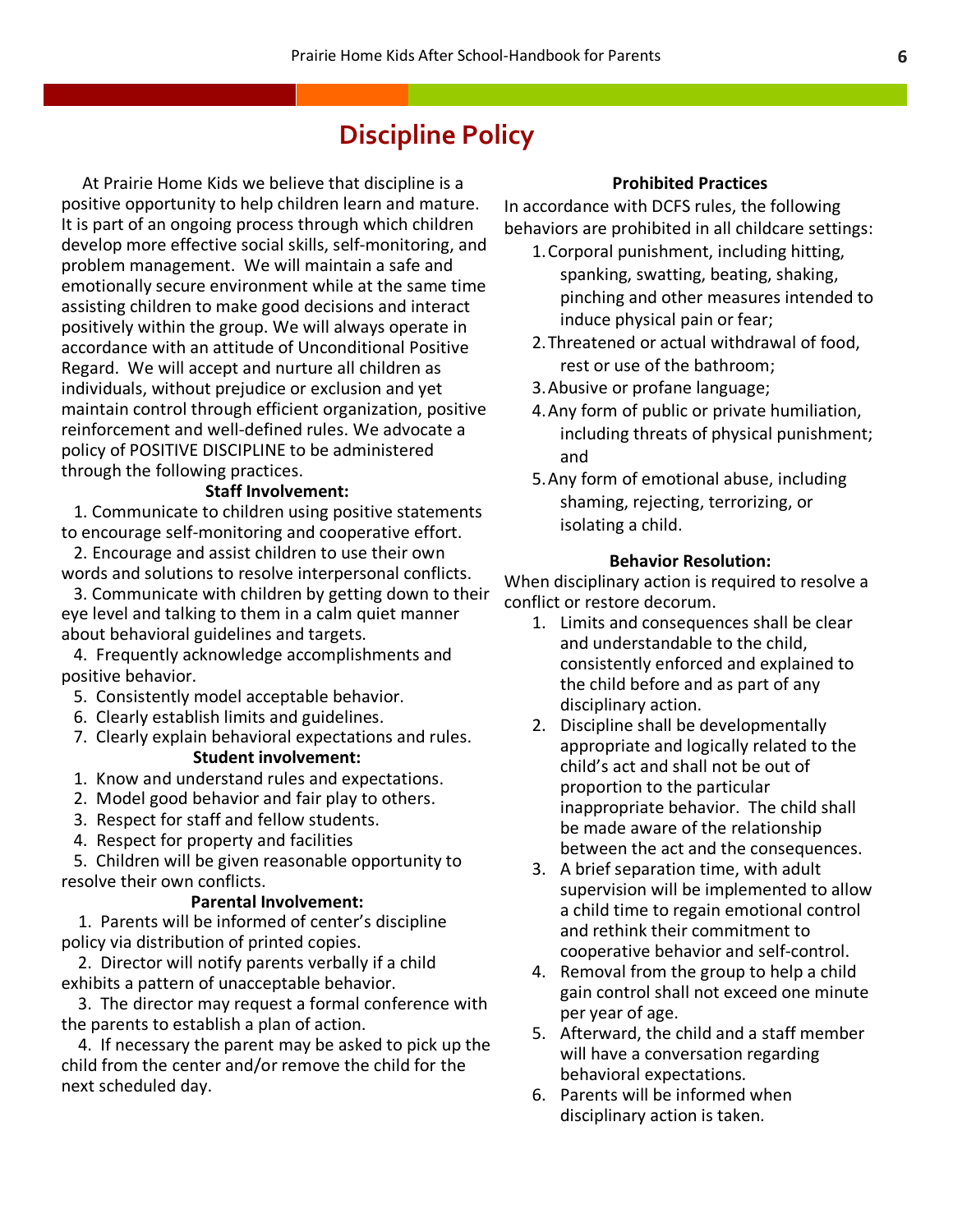#### **Discipline documentation/distribution policy:**

- **1. This Policy shall be distributed to parents and staff.**
- **2. Caregivers shall have ongoing communication between home and after school care regarding all aspects of the care of the children.**
- **3. Caregivers shall document any history of recurring discipline problems and subsequent formal parent conferences in the child's record.**
- **4. In cases of recurring or severe misbehavior, parents will be contacted so that we may work things out together and develop a plan of action. Clinical behavior management plans may be developed to meet the needs of a particular child if developed with the parent and a professional clinician. This must be documented in the child's file. All staff working with the child shall receive training on the implementation of the plan. We hope that such intervention will resolve the issue. We will regularly update parents and guardians on the child's progress.**
- **5. Unresolved discipline problems are such that a child poses potential for harm to him or herself or to other children. Prairie Home Kids will first endeavor to resolve the discipline issue through parent/staff conferences and the establishment of a "plan of action" to correct the issue. Continued violation of rules or behavior contrary to the aims of Prairie Home School can, at the director's discretion and in accord with DCFS regulations, result in the termination of the afterschool care contract.**

#### **DCFS states that:**

**"Any child who, after attempts have been made to meet the child's individual needs, demonstrates inability to benefit from the type of care offered by the facility, or whose presence is detrimental to the group, shall be discharged from the facility."**

**And further requires that:**

**In all instances, when a facility decides that it is in the best interest of the child to terminate enrollment, the child's and parents' needs shall be considered by planning with the parents to meet the child's needs when he or she leaves the facility, including referrals to other agencies or facilities.**

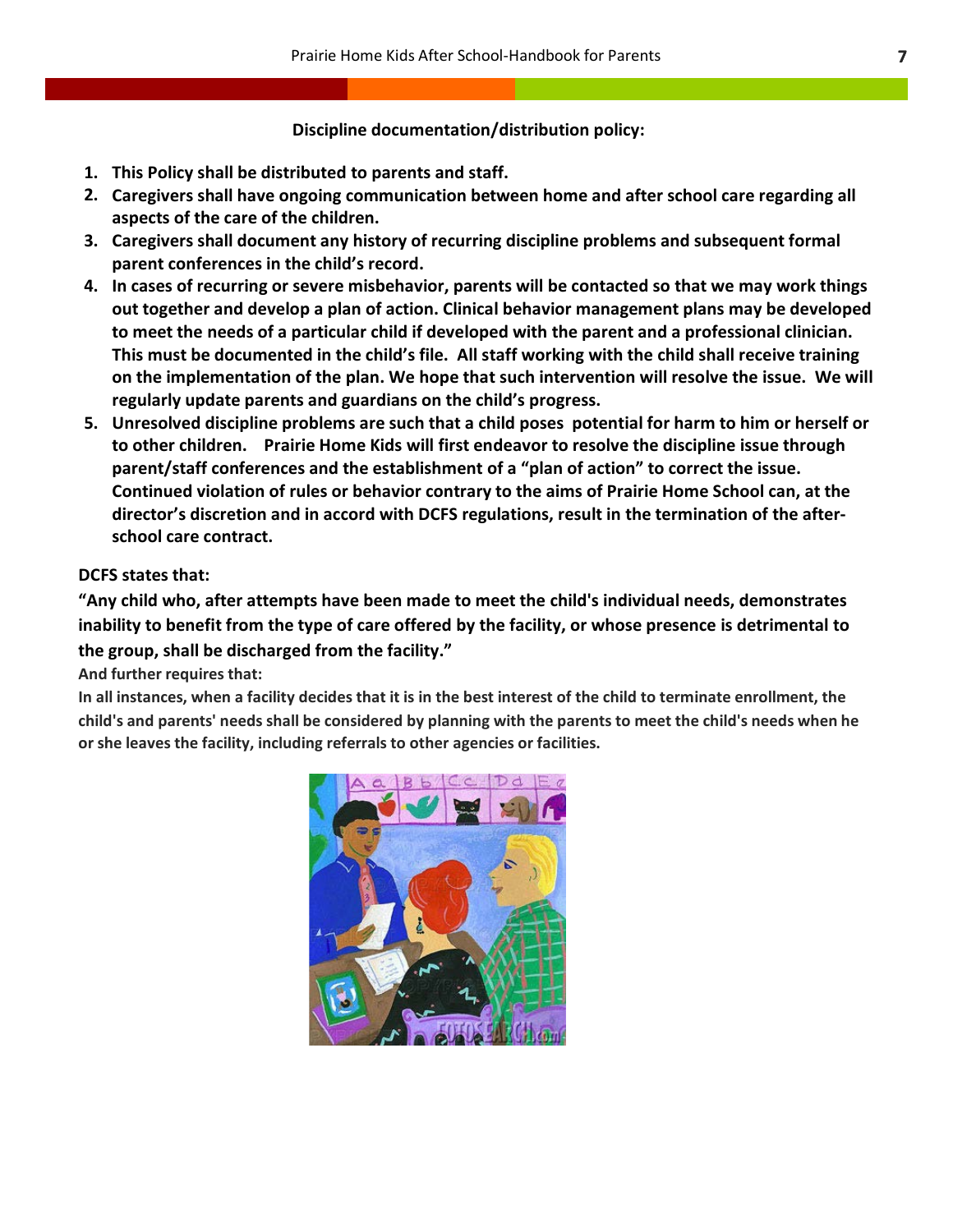## **Activities and Schedules**

Prairie Home Kids will provide your children a refreshing snack and time to relax. Afterward, our staff will engage children in organized, purposeful play and exercise, interesting and enjoyable leisure activities and guided homework preparation.

#### **Daily Schedule Outline**

Schedule may vary from day to day

 $3-3:45 \rightarrow$  Gathering and Check-in at Hatch. Whenever possible supervised free play at Hatch playground will be permitted.

3:45-4:15  $\rightarrow$  Return to church, toileting, handwashing and snack.

4:15-5:00  $\rightarrow$  Homework and quiet reading or art: Main Room and Library

Children will have time to complete homework assignments and participate in a variety of leisure activities. Staff will be available to assist with homework. When homework is complete, board games, puzzles, books and art & craft supplies will be available. Electronic games are not allowed.

5:00-5:30  $\rightarrow$  Quiet Free Play, board games, building activity, Legos, Kapla blocks, puzzles, art or crafts. : 5:30-6:00 $\rightarrow$  Clean-up and prepare for departure. Time to put materials away, gather belongings together and get ready to go home.

Children are expected to treat the PHKAS environment with resect. Each child is expected to participate in cleaning up and putting away toys and materials. PHKAS is a screen-free environment with the exception given to necessary homework and reading material on Kindle or kindle-like applications.

#### **Additional Activities**

Children will also have opportunities to engage in a variety of special activities including drama presentations, talent show, art and craft show, Hatch Movie Night and spelling bee. Regular participation in religious teaching and conversation will be available to children who are interested and whose parents approve.





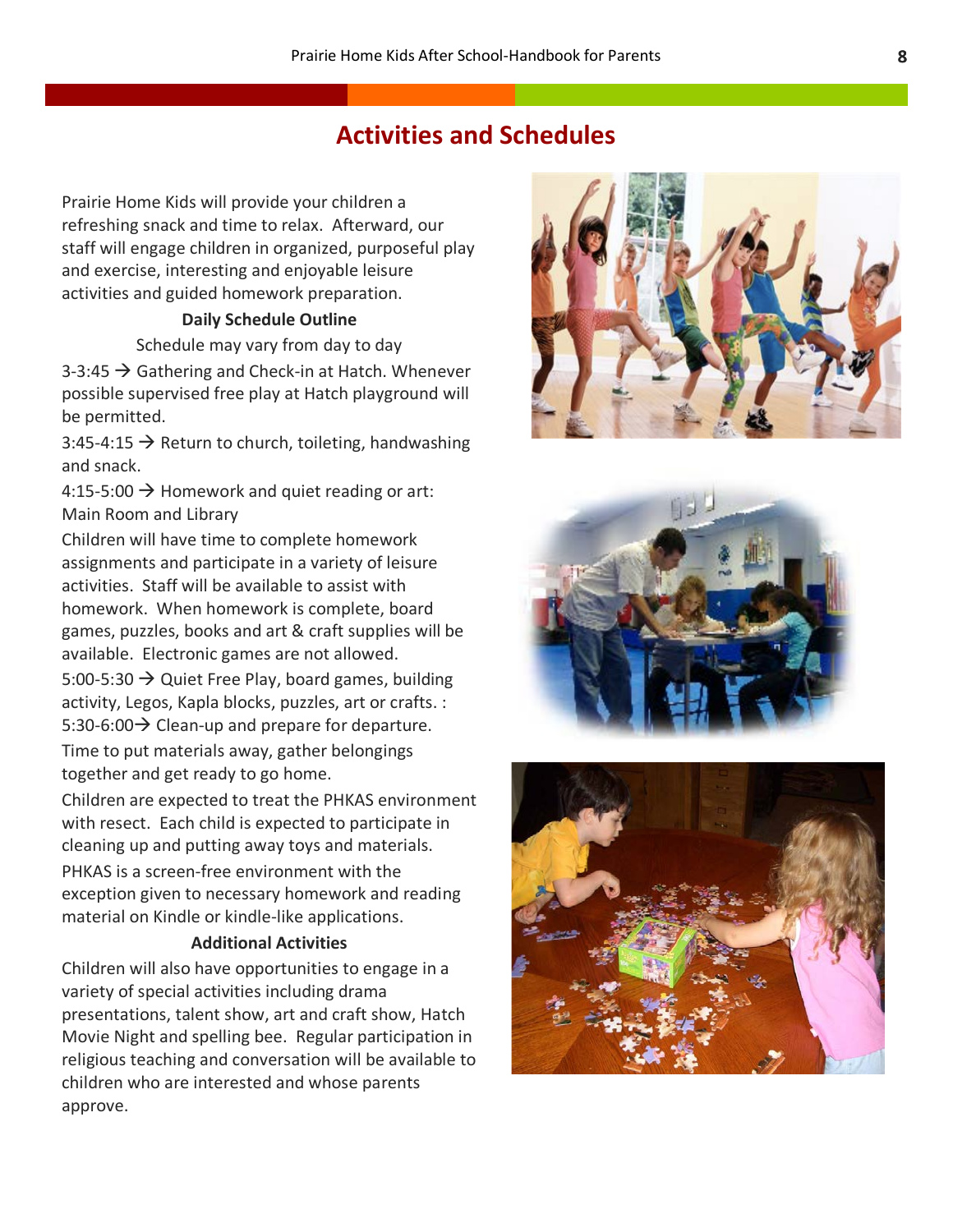#### **Bullying**

Bullying behavior is a concern for parents, educators and caregivers. In the Prairie Home School after school program the following practices will be established to prevent bullying and encourage cooperative interaction.

- 1. Children will be actively involved in developing anti-bullying policies and standards of acceptable behavior.
- 2. Staff will closely supervise children in all areas and will intervene immediately if bullying behavior is observed.
- 3. Staff will counsel children involved to reinforce behavioral guidelines.
- 4. Staff will report bullying behavior to parents.
- 5. Children will be informed of bullying policies regularly reminded.
- 6. Children will be frequently praised for good conduct and encouraged to interact cooperatively with others.

#### **Field Trips**

At this time, Prairie Home Kids After School does not have approved transportation for field trips or excursions away from the center. On occasion, we may travel to a park or activity that is in walking distance of the United Lutheran Church. When such activities are planned, parents will be notified in advance.

#### **Insurance Coverage**

In accordance with DCFS regulations public liability insurance is provided in the amount of \$300,000 per occurrence.

#### **Communication**

Communication is a vital component in all childcare situations. Your children are our most important responsibility. We always encourage open and forthright communication with the children and their parents. Please feel confident to contact the director when you have any questions or concerns about your child or our policies and operations. We also will communicate with parents or guardians regarding issues of discipline , illness, accomplishment, schedule changes and upcoming activities. Email and text messages will comprise our primary modes of communication. To report your child's absence or schedule change please text Pam and Gabby at (708-822-0078 and 708-600-3929) An email list-serve will be developed to facilitate regular program updates and information.

#### **Personal Belongings**

Each child will have space available to store outerwear and personal belongings such as their backpack and school supplies. Each child's coat and belongings should be clearly labeled with his or her name. Prairie Home School cannot be held responsible for lost, damaged or stolen materials and we ask that electronics and personal toys not be brought to after-school care. We will have telephone communication available in case a child needs to contact parents; children's cellular phones will not be necessary.

#### **Personal Information**

All personal information is kept strictly confidential and secure. Personal information will be released only to parents or legal guardians or their designated representative.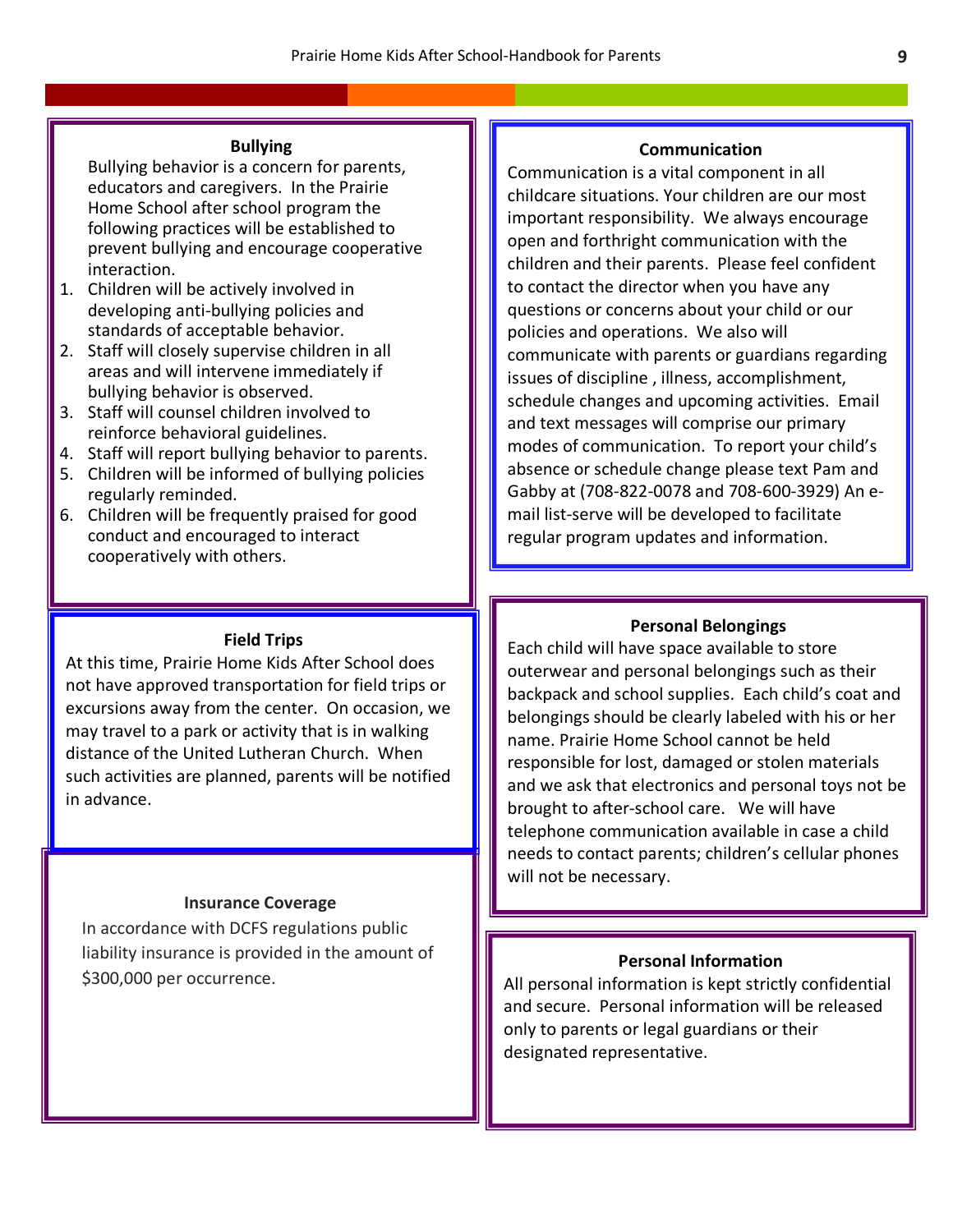#### **Provision for Emergency Medical Care**

**For minor injuries:** Prairie Home Kids Sfter School staff is trained in first aid and CPR. In the event of a minor injury, the staff will administer basic first aid and will notify parents as soon as possible. Injuries Requiring Medical Attention:

**For injuries that require medical attention**: The staff will call parents as soon as possible. If you cannot be reached we will call the emergency medical contact that you recorded on the Authorization for Release and Emergency Medical Treatment Form. The director will continue to try to contact you. If you are not immediately reachable and the staff feels that medical attention is imperative, they will contact your child's physician, and the center director or a teacher will accompany your child to a local hospital. An ambulance will be called to transport your child. The cost of any emergency medical treatment and related If transportation for the child will be your responsibility.

**Illness:** The health and safety of each child is of paramount importance to Prairie Home School. If your child has been too ill to attend school, then he or she should not be brought to after-school care. In consideration of other families, we do not permit sick children to use the center. If your child becomes ill after arrival at PHKAF, we will contact you. We will keep your child comfortable in a quiet area until you can arrive to take your child home. The Prairie Home Kids will follow DCFS Health and Hygiene requirements as they are provided in the most recent regulations. Please refer to the following information regarding illness and medical conditions.

#### **Illness and Medical Conditions**

Children need not be excluded for a minor illness unless any of the following exists, in which case exclusion from the day care center is required:

- A) Illness that prevents the child from participating comfortably in program activities;
- B) Illness that calls for greater care than the staff can provide without compromising the health and safety of other children;
- C) Fever of 100 degrees or with behavior change or symptoms of illness;
- D) Unusual lethargy, irritability, persistent crying, difficulty breathing or other signs of possible severe illness;
- E) Diarrhea;
- F) Vomiting 2 or more times in the previous 24 hours, unless the vomiting is determined to be due to a noncommunicable condition and the child is not in danger of dehydration;
- G) Mouth sores associated with the child's inability to control his or her saliva, until the child's physician or the local health department states that the child is noninfectious;
- H) Rash with fever or behavior change, unless a physician has determined the illness to be non-communicable;
- I) Purulent conjunctivitis, until 24 hours after treatment has been initiated;
- J) Impetigo, until 24 hours after treatment has been initiated;
- K) Strep throat (streptococcal pharyngitis), until 24 hours after treatment has been initiated and until the child has been without fever for 24 hours;
- L) Head lice, until the morning after the first treatment;
- M) Scabies, until the morning after the first treatment;
- N) Chicken pox (varicella), until at least 6 days after onset of rash;
- O) Whooping cough (pertussis), until 5 days of antibiotic treatment have been completed;
- P) Mumps, until 9 days after onset of parotid gland swelling;
- Q) Measles, until 4 days after disappearance of the rash; or
- R) Symptoms that may be indicative of one of the serious, communicable diseases identified in the Illinois

Department of Public Health Control of Communicable Diseases Code (77 Ill. Adm. Code 690).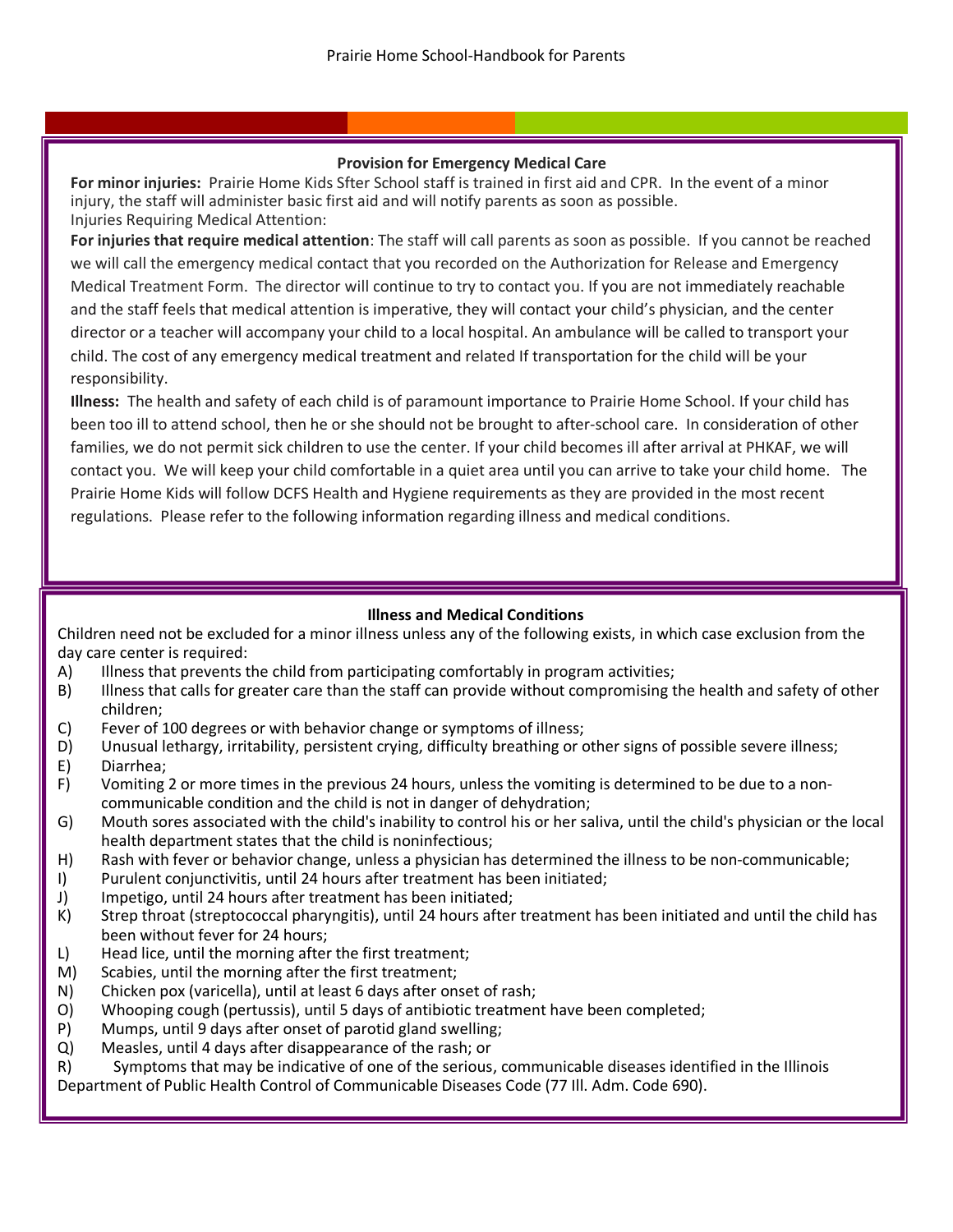## **Prairie Home Kids After School**

Pam Van Natter: Prairie Home Kids Director and Program Manager

1212 Rose ADC after-school program. Mrs. VanNatter has lived in Oak Park since 1998 and her son, Rees is a ninth grader Ms. VanNatter is an experienced teacher and childcare provider. Ms. VanNatter owns and operates Prairie Home Kids, a home-based, early education center for children 6 months to 5 years. Ms. Van Natter brings a great deal of knowledge and enthusiasm along with a love for kids and learning to the Prairie Home Kidsl at Oak Park-RiverForest High school.

Pam Van Natter 1212 Rossell Ave. Oak Park, Il. 60302 708-822-0078 pamvannatter@gmail.com